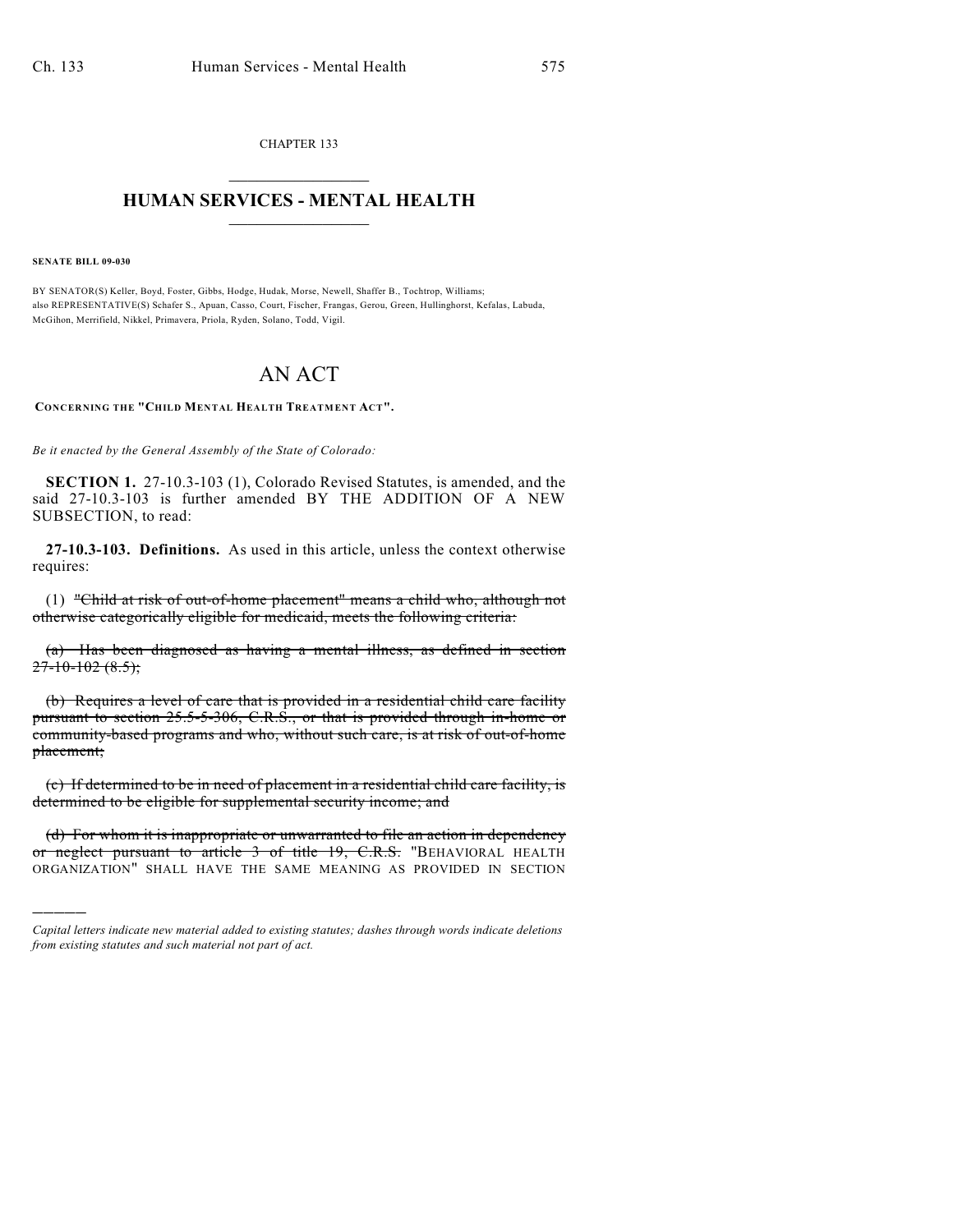25.5-5-403 (1), C.R.S.

(1.5) "CHILD AT RISK OF OUT-OF-HOME PLACEMENT" MEANS A CHILD WHO, ALTHOUGH NOT OTHERWISE CATEGORICALLY ELIGIBLE FOR MEDICAID, MEETS THE FOLLOWING CRITERIA:

(a) HAS BEEN DIAGNOSED AS HAVING A MENTAL ILLNESS, AS DEFINED IN SECTION 27-10-102 (8.5);

(b) REQUIRES A LEVEL OF CARE THAT IS PROVIDED IN A RESIDENTIAL CHILD CARE FACILITY PURSUANT TO SECTION 25.5-5-306,C.R.S., OR THAT IS PROVIDED THROUGH IN-HOME OR COMMUNITY-BASED PROGRAMS AND WHO, WITHOUT SUCH CARE, IS AT RISK OF OUT-OF-HOME PLACEMENT;

(c) IF DETERMINED TO BE IN NEED OF PLACEMENT IN A RESIDENTIAL CHILD CARE FACILITY, IS DETERMINED TO BE ELIGIBLE FOR SUPPLEMENTAL SECURITY INCOME; AND

(d) FOR WHOM IT IS INAPPROPRIATE OR UNWARRANTED TO FILE AN ACTION IN DEPENDENCY OR NEGLECT PURSUANT TO ARTICLE 3 OF TITLE 19, C.R.S.

**SECTION 2.** The introductory portion to 27-10.3-105 (1), Colorado Revised Statutes, is amended, and the said 27-10.3-105 is further amended BY THE ADDITION OF A NEW SUBSECTION, to read:

**27-10.3-105. Monitoring - report.** (1) On or before September 1, 2004 2009, and by September 1 of each year thereafter, each COMMUNITY mental health agency CENTER shall report to the state department the following information, AND EACH BEHAVIORAL HEALTH ORGANIZATION, FOR THOSE CHILDREN ELIGIBLE TO RECEIVE MEDICAID BENEFITS WHOSE PARENT OR LEGAL GUARDIAN REQUESTS RESIDENTIAL TREATMENT, SHALL REPORT TO THE DEPARTMENT OF HEALTH CARE POLICY AND FINANCING THE FOLLOWING INFORMATION:

(3) ON OR BEFORE OCTOBER 1, 2009, AND ON OR BEFORE OCTOBER 1 OF EACH YEAR THEREAFTER, THE DEPARTMENT OF HEALTH CARE POLICY AND FINANCING SHALL PROVIDE TO THE STATE DEPARTMENT THE INFORMATION RECEIVED FROM BEHAVIORAL HEALTH ORGANIZATIONS PURSUANT TO SUBSECTION (1) OF THIS SECTION.

**SECTION 3.** 27-10.3-106 (1), Colorado Revised Statutes, is amended to read:

**27-10.3-106. Funding - rules.** (1) In order to make mental health treatment available, it is the intent of the general assembly that mental health treatment provided pursuant to this article to each child described in section 27-10.3-103  $(1)$ (1.5) be provided by mental health agencies.

**SECTION 4.** 27-10.3-108, Colorado Revised Statutes, is amended to read:

**27-10.3-108. Repeal of article.** This article is repealed, effective July 1, 2009 2019.